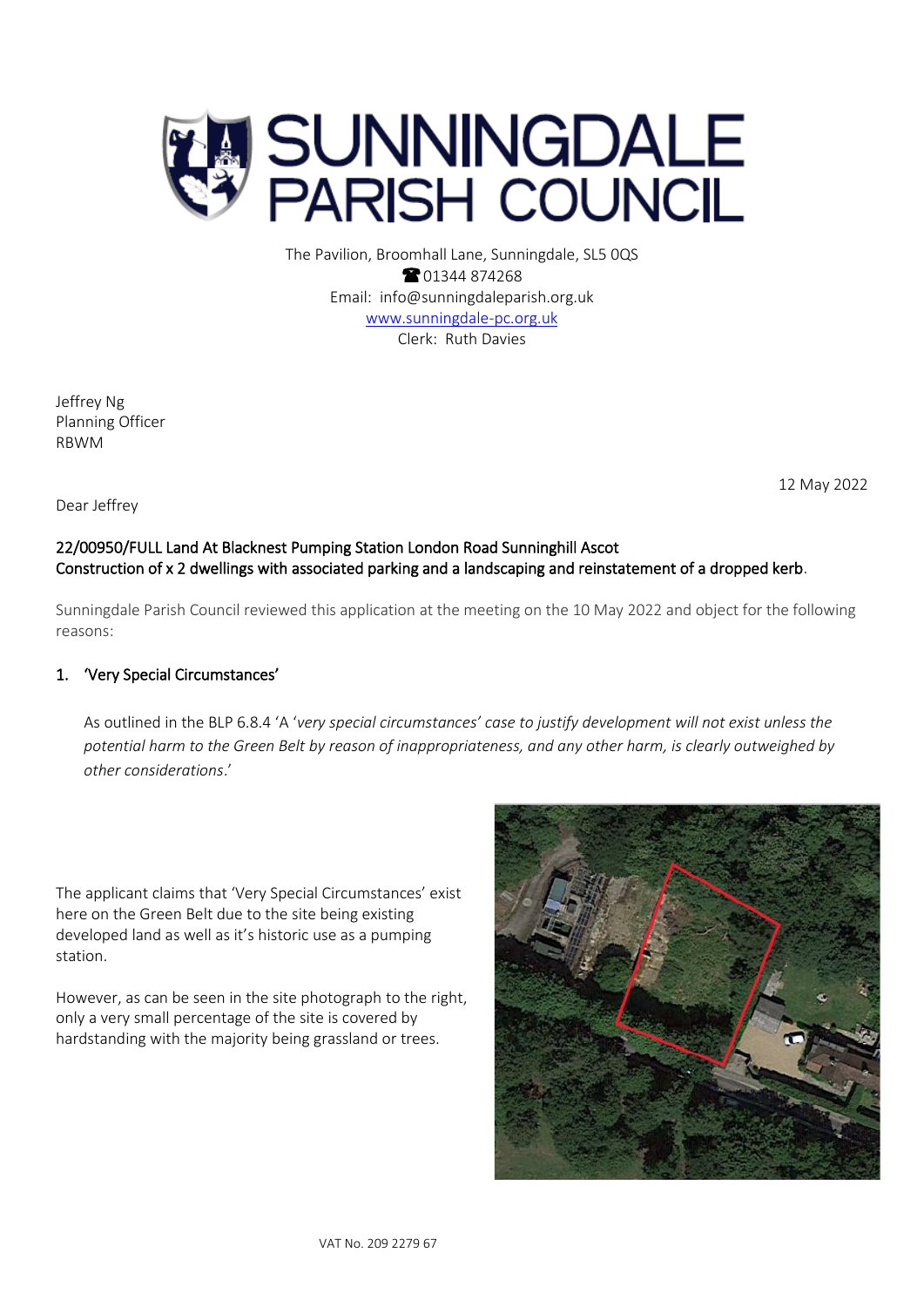A useful comparison can be made with the current proposal and an earlier application 10/00406 for a much smaller single house on the site (10/00406 plan shown to the right) which was Refused At Appeal.

The reasons for refusal by the Inspector stated:

- Site contained no buildings or structures.
- Area in the vicinity of the site is generally open, reflecting its status as Green Belt land.
- Site contributes to the openness of the Green Belt. This increases the presumption against new development.



Sunningdale Parish Council is of the opinion that the reasons stated by the applicant in the current application do not constitute 'Very Special Circumstances'.

#### **2. Infilling**

Paragraph 149 of the NPPF states: '*construction of new buildings is inappropriate in the Green Belt. Exceptions to this are: limited infilling or the partial or complete redevelopment of previously developed land, which would not have a greater impact on the openness of the Green Belt than the existing development.'* 

The applicant states that the current proposal is a form of infilling due to:

- It's location between developed land.
- The history as a pumping station with structures remaining mean this is a brownfield site.
- The site is very small piece of unusable grassland between areas of developed land.

However, referring again to earlier application 10/00406, the Inspector commented:

- "Construction of a new dwelling is inappropriate development unless it is "limited infilling" in an existing village."
- "The site does not form part of a recognised village and lies in open countryside."
- ''All of the buildings are said to have been demolished in 2001 and I regard the intervening period as substantial and material. I therefore do not intend to place much weight on this submission.''